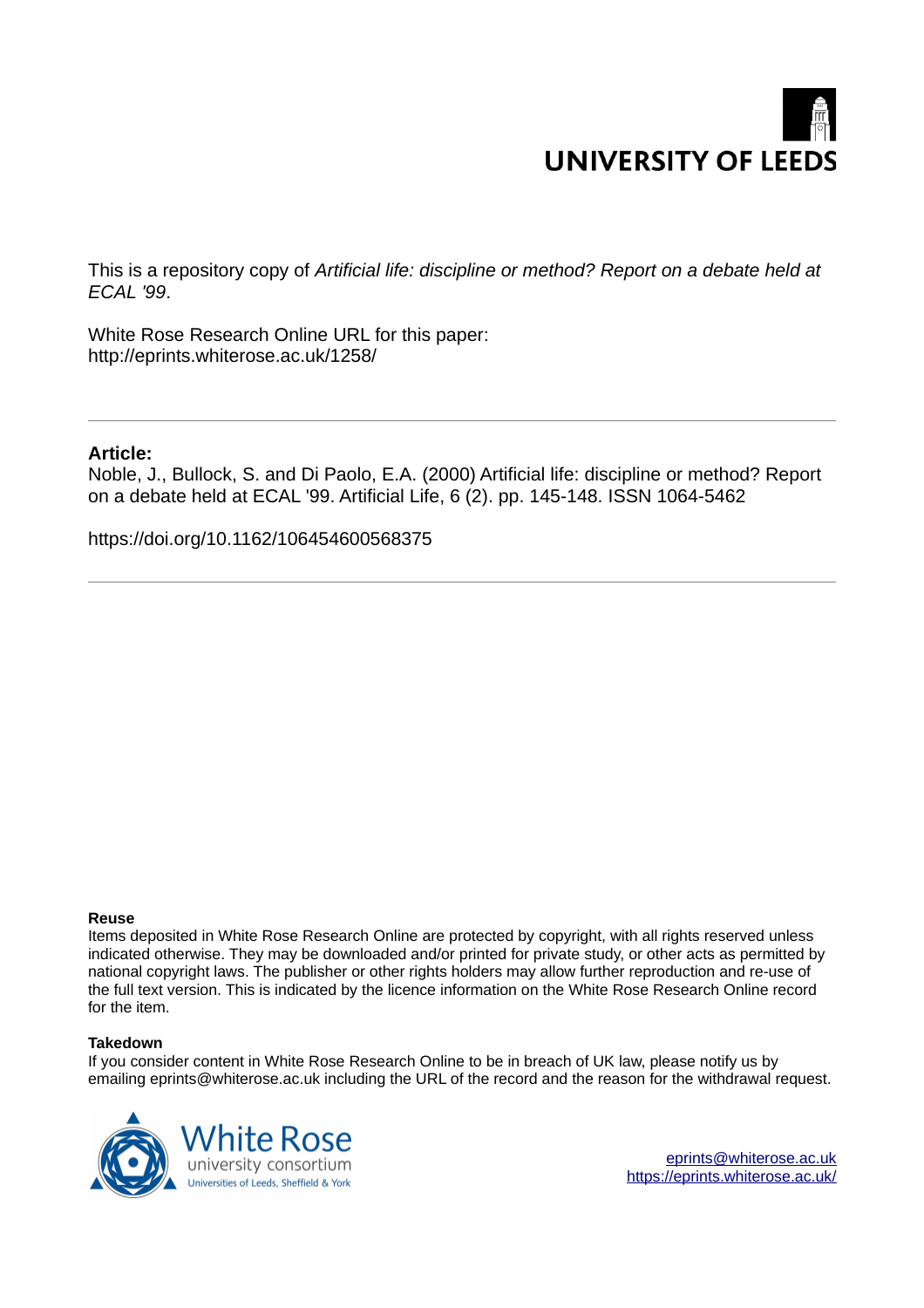## Artificial Life: Discipline or Method? Report on a Debate Held at ECAL '99

Jason Noble<sup>∗</sup> Seth Bullock† Ezequiel A. Di Paolo‡

<sup>∗</sup>Center for Adaptive Behavior and Cognition MPI für Bildungsforschung, Berlin noble@mpib-berlin.mpg.de † Informatics Research Institute School of Computer Studies, University of Leeds seth@scs.leeds.ac.uk ‡GMD—German National Research Center for Information Technology (AiS) Ezequiel.Di-Paolo@gmd.de

How can artificial life (AL) advance scientific understanding? Is AL best seen as a new discipline, or as a collection of novel computational methods that can be applied to old problems? And given that the products of AL research range from abstract existence proofs to working robots to detailed simulation models, are there standards of quality or usefulness that can be applied across the whole field? On September 16th, 1999 in Lausanne, Switzerland, a debate on these questions was held as part of the Fifth European Conference on Artificial Life. As the organizers, we wanted to foster a constructive discussion regarding the scientific status, and future, of AL. We were well aware that some of these issues had been raised before (e.g., Miller [2]) but we felt that earlier treatments had perhaps not reached a wide enough audience. The format for the debate consisted of contributions from invited panelists followed by an open discussion. The panelists were Chris Langton, Mark Bedau, Simon Kirby, and Inman Harvey—Hiroaki Kitano was scheduled to participate but regrettably could not attend the conference.

We started by sketching a continuum of approaches to AL as science. At one extreme, there are researchers who use techniques such as genetic algorithms and animat-style simulations to look at existing problems. Typically the problems come from within biology. The work of Kitano and colleagues [1] on morphogenesis in *Drosophila* is one example. We see this work as exemplifying the idea of AL as a method, or a collection of methods, that could (at least in theory) be put to use by investigators in many different fields. At the other extreme is the view that AL opens up whole new ways of thinking; that it is a discipline in itself. An example of this is Ray's [3] work on Tierra, that Ray and some other commentators have taken to raise fundamental issues about what it means to call a system alive.

If the existence of the continuum is granted, two questions are raised. First, are all of the possible positions along it tenable? The skeptic might ask whether computer simulations of the kind developed by AL researchers ever add anything to existing formal methods in a discipline like biology. At the opposite end of the spectrum, one might be cynical about the possibility of objectively studying "life as it could be." The second question concerns quality: How can we distinguish good work from bad? The two questions are not independent: If one sees AL research as some kind of thought experiment, one's quality criteria may well differ from those of someone who is interested in more-or-less precise models of real-world systems.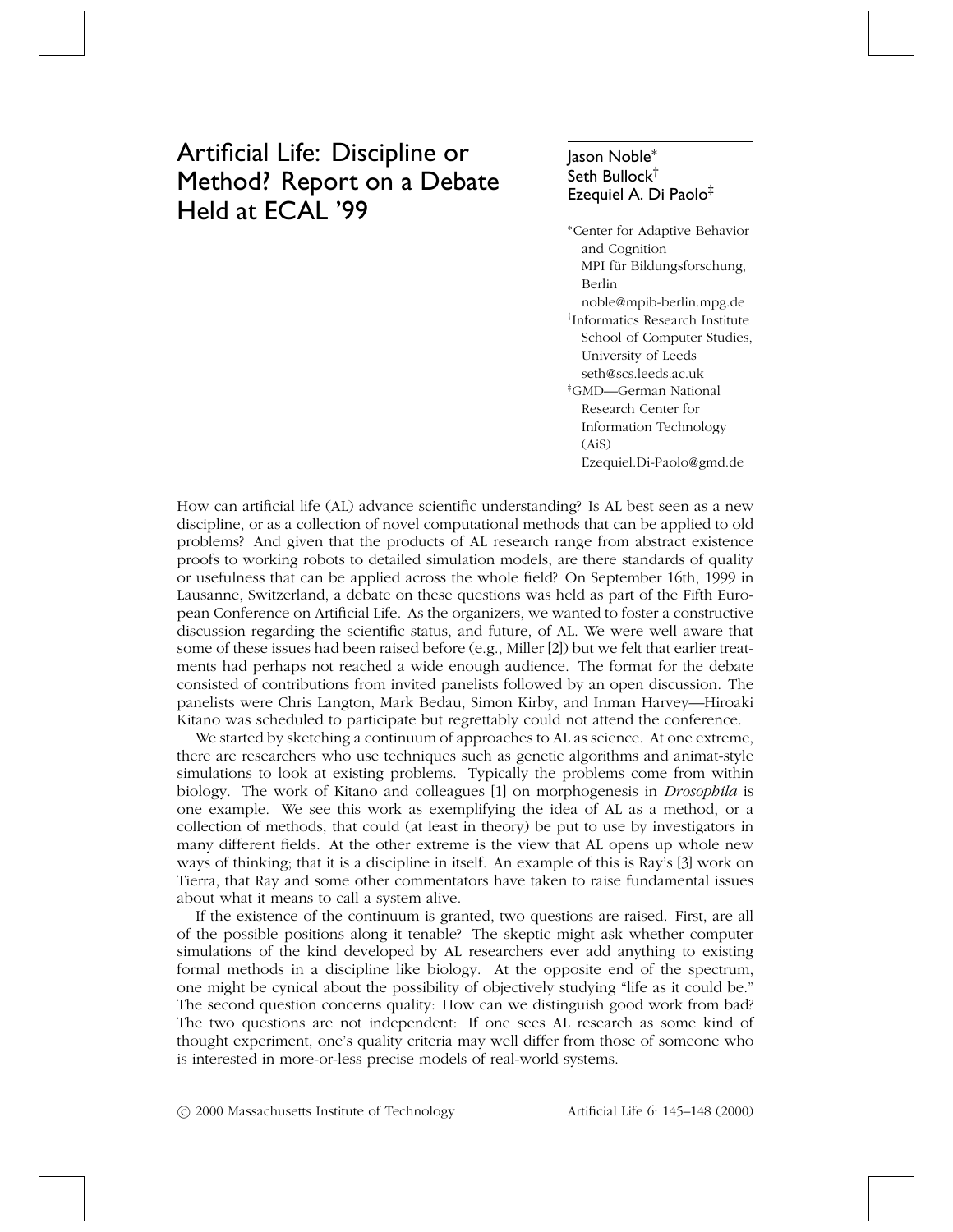These were the terms within which we framed the debate. We then encouraged each panelist to present his own views on the field, and requested that the audience return to questions about the scope of AL and the problem of quality in the open discussion.

**Chris Langton** (The Swarm Corporation) began by offering definitions of terms such as "method," "discipline," and "tool" that had been used in the debate abstract.<sup>1</sup> He argued that methods and disciplines typically overlap, and thus deciding whether AL is one or the other is a moot point. The key question is whether or not there exist research topics unique to AL. Langton answered this in the affirmative: AL's unique content is the study of synthesis. He noted that synthetic methods had originated with the pioneers of computing (Turing and von Neumann) but had not been taken up until many years later. Synthesis allows the investigator to go beyond the phenomena that happen to exist in Nature, and to create new phenomena. Langton argued that theoretical biology, for example, should be about the organisms and ecosystems that might evolve if we could "replay the tape." Thus AL gives us access to the possible as well as the actual, allowing us to discover laws of greater generality.

**Mark Bedau** (Department of Philosophy, Reed College, Oregon) described his interest in the fundamental properties of living systems. He argued that one profitable use of AL techniques is to allow us to find the simplest system capable of reproducing some key property of life, such as hierarchical emergence or unbounded complexity. Discovering such a minimal system would have obvious benefits for our understanding of the property in question. Bedau felt that AL, in this mode at least, deals in computational thought experiments rather than realistic simulations. He claimed that the way to keep these models grounded in reality is to develop operational metrics for the phenomena of interest, and, using these metrics, to compare artificial systems to their natural analogues. Bedau concluded by noting that the long-run success of his approach is an empirical question that turns on facts about how the universe is organized: Will simple general principles allow us to explain many natural systems, or is the devil in the details?

**Simon Kirby** (Department of Linguistics, University of Edinburgh) pointed out that, although the majority of extant work in AL is related to biology, the perspective that AL methods afford can illuminate problems from many fields. Kirby noted that the study of language has involved explicit but incompatible idealizations about what language is. For example, Chomsky's idealization of language as the knowledge of a single speaker in a homogeneous speech community at a particular point in time contrasts with the historical idealization of language as a community-wide phenomenon subject to static laws of change. Kirby expressed the hope that the special perspective provided by AL might unify these competing idealizations by modeling explicitly how local interactions can give rise to global phenomena. In this way AL can throw new light on disciplines outside biology.

**Inman Harvey** (Centre for Computational Neuroscience and Robotics, University of Sussex) expressed the opinion that AL is not a discipline in itself, nor should it be. He pointed out that crossover between disciplines leading to "flaky speculations and hot air" may be one of the great benefits of AL as a movement. Harvey cautioned that AL should not expect overnight acceptance by other sciences. He mentioned the series of workshops entitled "Towards a Theoretical Biology" organized by C. H. Waddington in the late 1960s—today, the contents of these workshops would be recognized as AL, tackling the same topics, although without the aid of powerful computers. It has taken time for the methods and questions of theoretical biology to become an accepted part of biology. Similarly, we can expect that it will take a period of decades before the

<sup>1</sup> For the original abstract and other materials associated with the debate, refer to http://www-abc.mpib-berlin.mpg.de/users/ noble/ECALDebate/.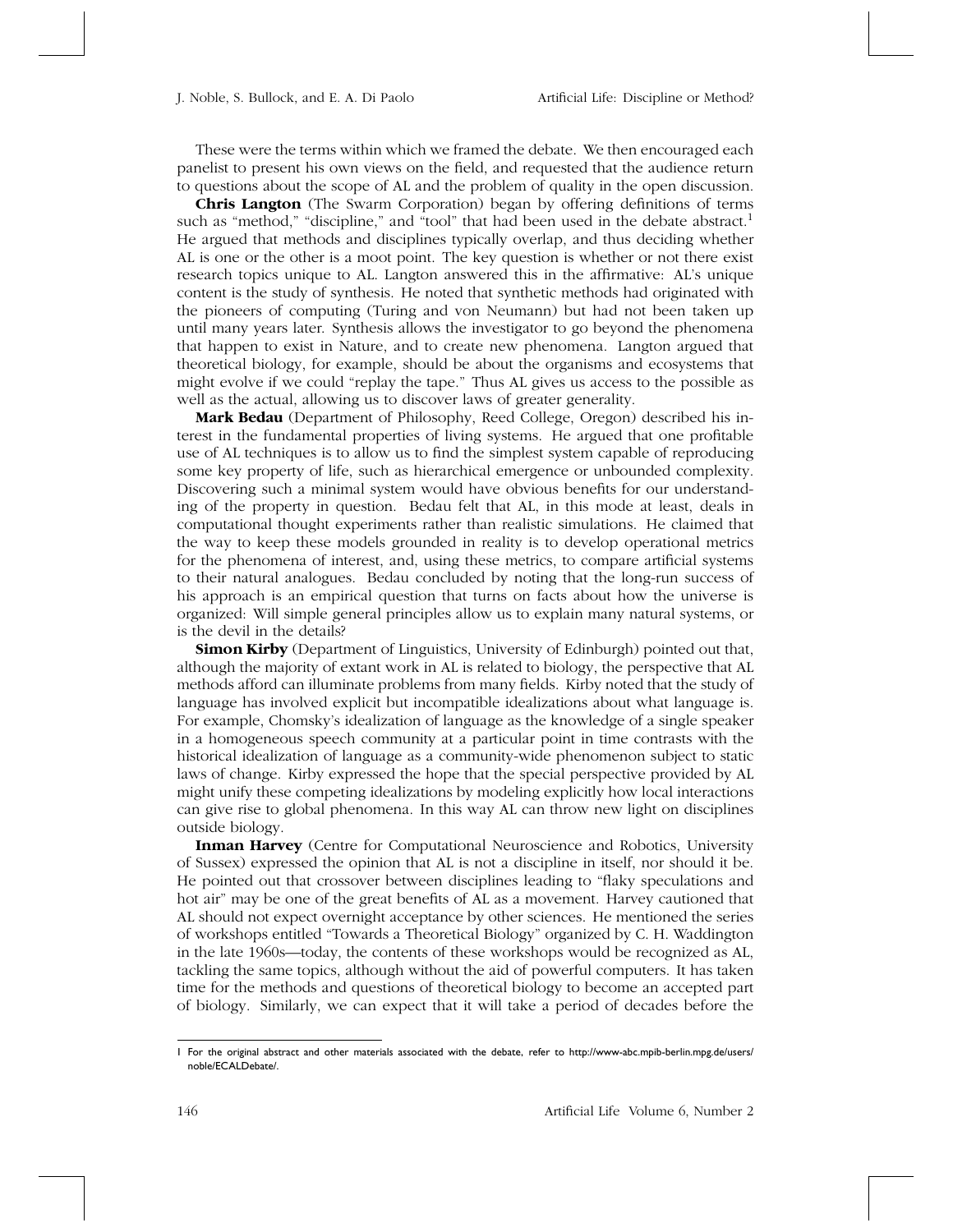J. Noble, S. Bullock, and E. A. Di Paolo Artificial Life: Discipline or Method?

methods and questions of contemporary AL will be widely accepted. The best way to encourage this acceptance is to work directly with biologists. Harvey concluded by stressing that, while pursuing this goal, AL researchers should continue to explore crossover between disciplines and generate the "flaky stuff" that such interdisciplinary interaction often results in.

Several themes were touched upon in the ensuing open discussion. Pleasingly one of these was the question of how to judge whether AL research was of high quality. Three clear types of answer were put forward.

Mark Bedau expanded on his argument that well-defined operational metrics, sensitive to the phenomena claimed to be central to AL, must be constructed. He gave the example of open-ended evolution. How are we to measure the potential for openended evolution in an artificial system such as Tierra? How are we to compare this measure to that of a natural system such as the fossil record? Once a metric is established, researchers will be in a position to assess the ability of models to account for naturally observed phenomena and to construct the simplest model possible that exhibits these phenomena.

Chris Langton raised the notion of a model's ability to allow new predictions to be made and subsequently tested in the real world. He gave the example of the power law distribution of extinction events manifested by coevolutionary models and the subsequent prediction that natural extinction events should obey a similar law.

Takashi Ikegami (University of Tokyo) suggested that rather than merely providing predictions of what must be the case in living systems, that is, describing the unifying features of "life as it could be," AL research should also attempt to provide negative hypotheses: "life as it cannot be." With claims such as these in hand, biologists are in a position to falsify the AL models that gave rise to them, and hence move AL forward.

Much of the debate focused on whether AL systems were best thought of as models, experiments, automated thought experiments, intuition pumps, or conceptual frameworks, and what influence this might have on how to design and assess such systems. Although the field as a whole appears to be far from a consensus on this issue, the notion that a plurality of approaches is healthy seems widespread. Inman Harvey suggested that the most abstract AL models might be best construed as attempts to build new calculi, new tools with which to address problems from theoretical biology or elsewhere.

Issues that remained unresolved, and that are perhaps ripe for further debate, include how to ensure that the status of an AL system (automated thought experiment vs. nascent calculus, for instance) is clearly understood and conveyed, and how the status of an AL system has implications for what conclusions can be legitimately drawn from the system.

An issue upon which most of the discussants were in agreement concerned the scope of AL's subject matter. The panelists and audience agreed with Simon Kirby's assertion that AL, like complex systems theory, had a positive contribution to offer to many disciplines, including philosophy, linguistics, economics, psychology, geography, archaeology, and even theology.

There was less agreement as to whether there were questions central to AL that were not also the concern of other disciplines, that is, a core of research topics unique to AL. Although some contributors saw all AL as ultimately taking place within and augmenting some established research paradigm, typically theoretical biology, others saw the potential for AL to reveal unifying principles that were effective across disciplines that were otherwise unrelated—thus, AL might reveal fundamental similarities between economies and ecologies. Other contributors allowed that the development and assessment of AL tools and techniques might be considered to be central to AL in much the same way that the development and assessment of statistical tools by statisti